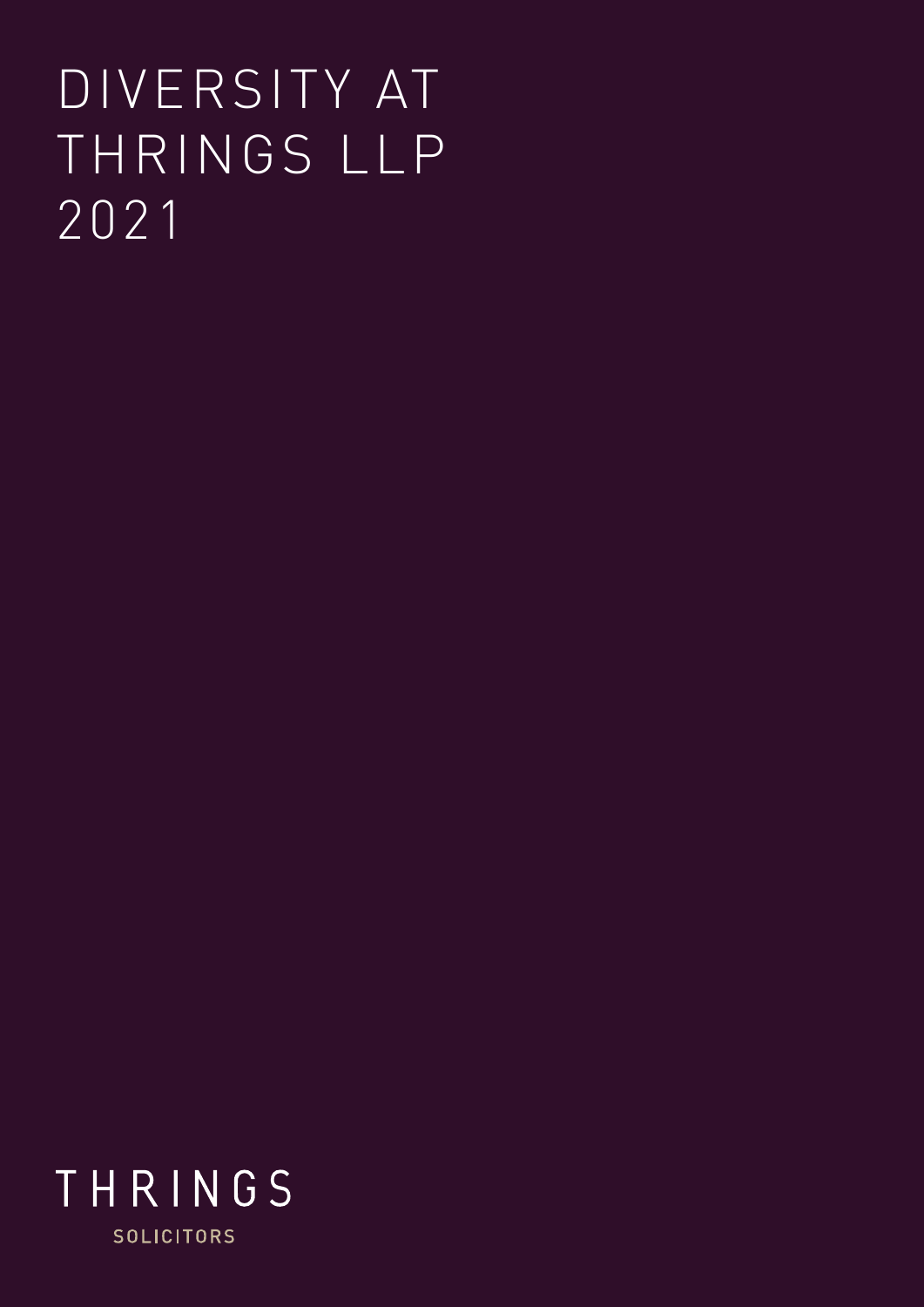### **DIVERSITY AT THRINGS LLP**

At Thrings we believe that Equality, Diversity and Inclusion is pivotal to the success and culture of the Firm. It's valued by our clients and our people.

The results of the 2021 diversity survey have been taken from a voluntary diversity survey in which 72% of our people completed the survey.



| Age               | <b>Partner</b> | Legal | <b>Business services/</b><br><b>Support</b> |
|-------------------|----------------|-------|---------------------------------------------|
| $16 - 24$         | 0%             | 6%    | 3%                                          |
| $25 - 34$         | 4%             | 36%   | 19%                                         |
| $35 - 44$         | 30%            | 33%   | 27%                                         |
| $45 - 54$         | 30%            | 15%   | 30%                                         |
| $55 - 64$         | 30%            | 2%    | 15%                                         |
| $65+$             | 0%             | 5%    | 7%                                          |
| Prefer not to say | 4%             | 3%    | 0%                                          |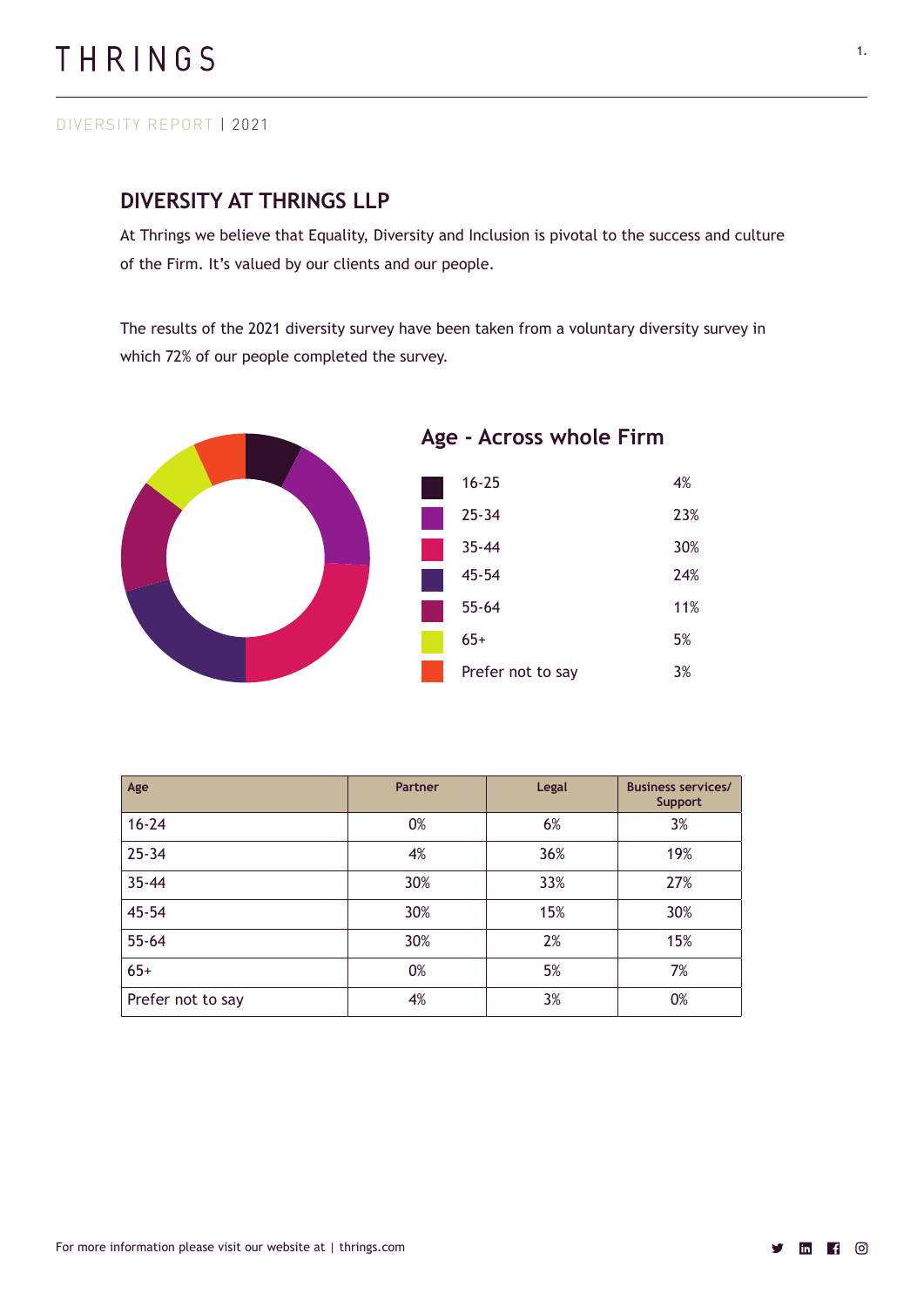

| Age                                | <b>Partner</b> | Legal | <b>Business services/</b><br><b>Support</b> |
|------------------------------------|----------------|-------|---------------------------------------------|
| Male                               | 52%            | 30%   | 15%                                         |
| Female                             | 43%            | 68%   | 84%                                         |
| <b>Other Preferred Description</b> | 0%             | 0%    | 0%                                          |
| Prefer not to say                  | 4%             | 2%    | 1%                                          |



## **Social Mobility – Across whole firm**

school attended between the ages of 11-16

| State School             | 72% |
|--------------------------|-----|
| Independent/Fee Paying   | 19% |
| <b>Educated Overseas</b> | 4%  |
| Prefer not to say        | 5%  |

| Age                      | <b>Partner</b> | Legal | <b>Business services/</b><br><b>Support</b> |
|--------------------------|----------------|-------|---------------------------------------------|
| <b>State School</b>      | 65%            | 64%   | 84%                                         |
| Independent/Fee Paying   | 30%            | 27%   | 8%                                          |
| <b>Educated Overseas</b> | 0%             | 5%    | 5%                                          |
| Prefer not to say        | 4%             | 5%    | 3%                                          |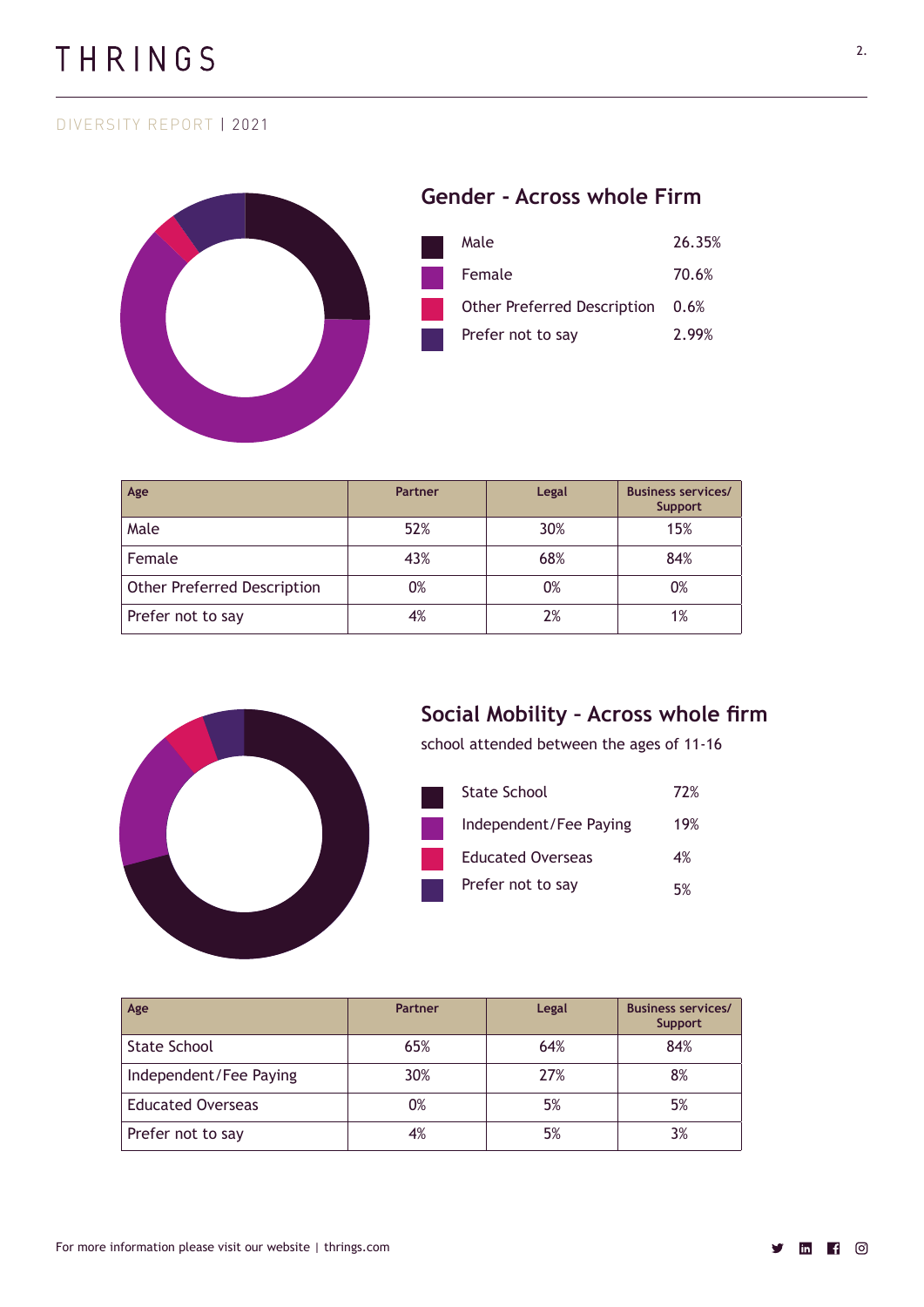

| Age                  | Partner | Legal | <b>Business services/</b><br>Support |
|----------------------|---------|-------|--------------------------------------|
| Declared non-BAME    | 95%     | 88%   | 95%                                  |
| <b>Declared BAME</b> | 0%      | 11%   | 5.4%                                 |
| Prefer not to say    | 4%      | 2%    | 0%                                   |



## **Sexual Orientation - Across whole Firm**

| Heterosexual      | 88.62% |
|-------------------|--------|
| LGBTO+            | 7.79%  |
| Prefer not to say | 3.59%  |

| Age               | Partner | Legal | <b>Business services/</b><br><b>Support</b> |
|-------------------|---------|-------|---------------------------------------------|
| Heterosexual      | 87%     | 89%   | 92%                                         |
| LGBTQ+            | 9%      | 8%    | 7%                                          |
| Prefer not to say | 4%      | 3%    | 1%                                          |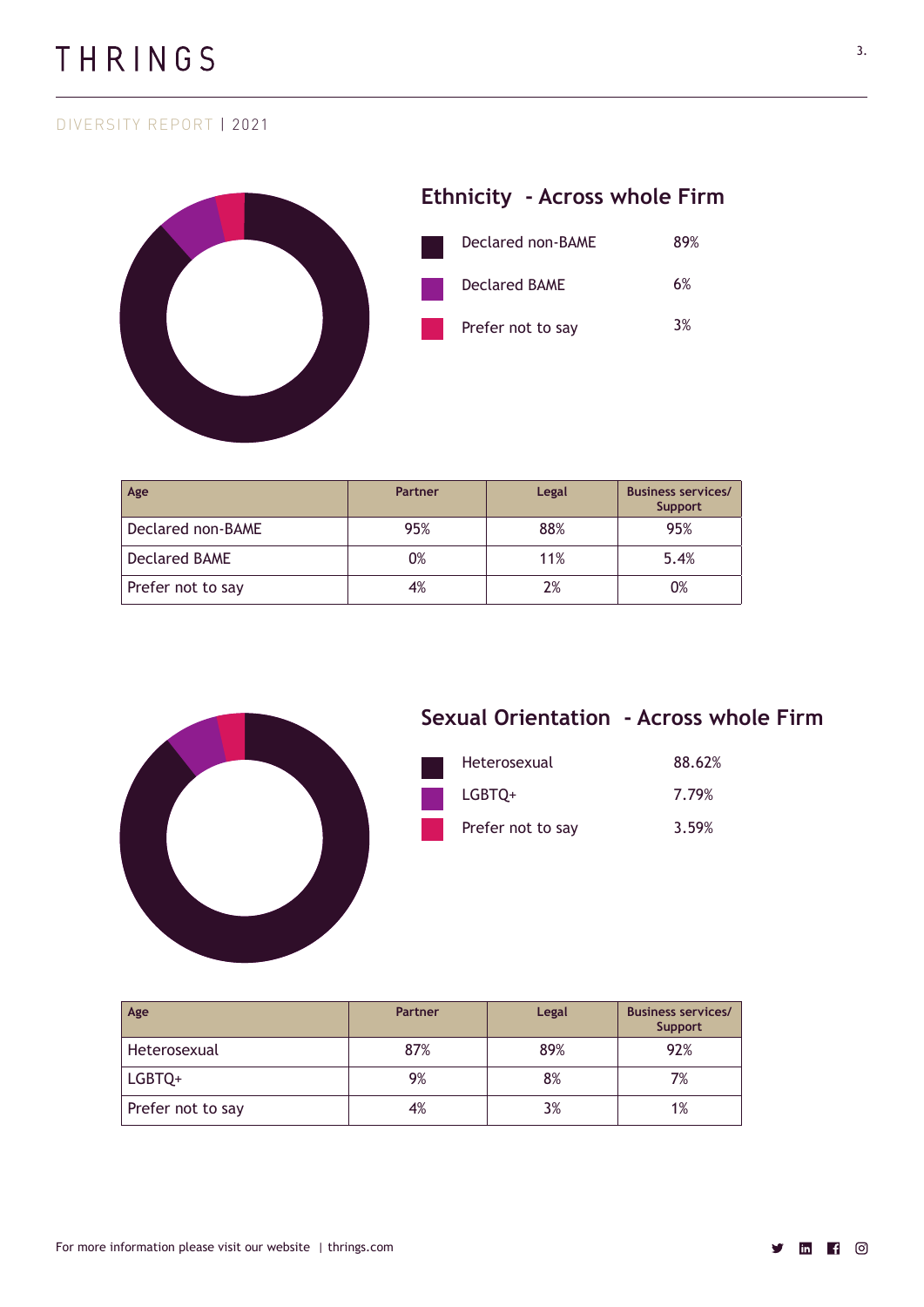

| Age                          | <b>Partner</b> | Legal | <b>Business services/</b><br><b>Support</b> |
|------------------------------|----------------|-------|---------------------------------------------|
| No religion or belief        | 26%            | 50%   | 46%                                         |
| <b>Buddhist</b>              | 0%             | 0%    | 1%                                          |
| Christian                    | 70%            | 38%   | 46%                                         |
| Hindu                        | 0%             | 3%    | 0%                                          |
| <b>Muslim</b>                | 0%             | 2%    | 1%                                          |
| Any other religion or belief | 0%             | 2%    | 1%                                          |
| Prefer not to say            | 4%             | 6%    | 4%                                          |



## **Disability - Across whole Firm**

| Declared          | 2.8% |
|-------------------|------|
| Prefer not to say | 2%   |

| Age                  | <b>Partner</b> | Legal | <b>Business</b><br>services/<br><b>Support</b> |
|----------------------|----------------|-------|------------------------------------------------|
| <b>Declared</b>      | 0%             | 8%    | 4%                                             |
| Prefer not<br>to say | 4%             | 2%    | 0%                                             |